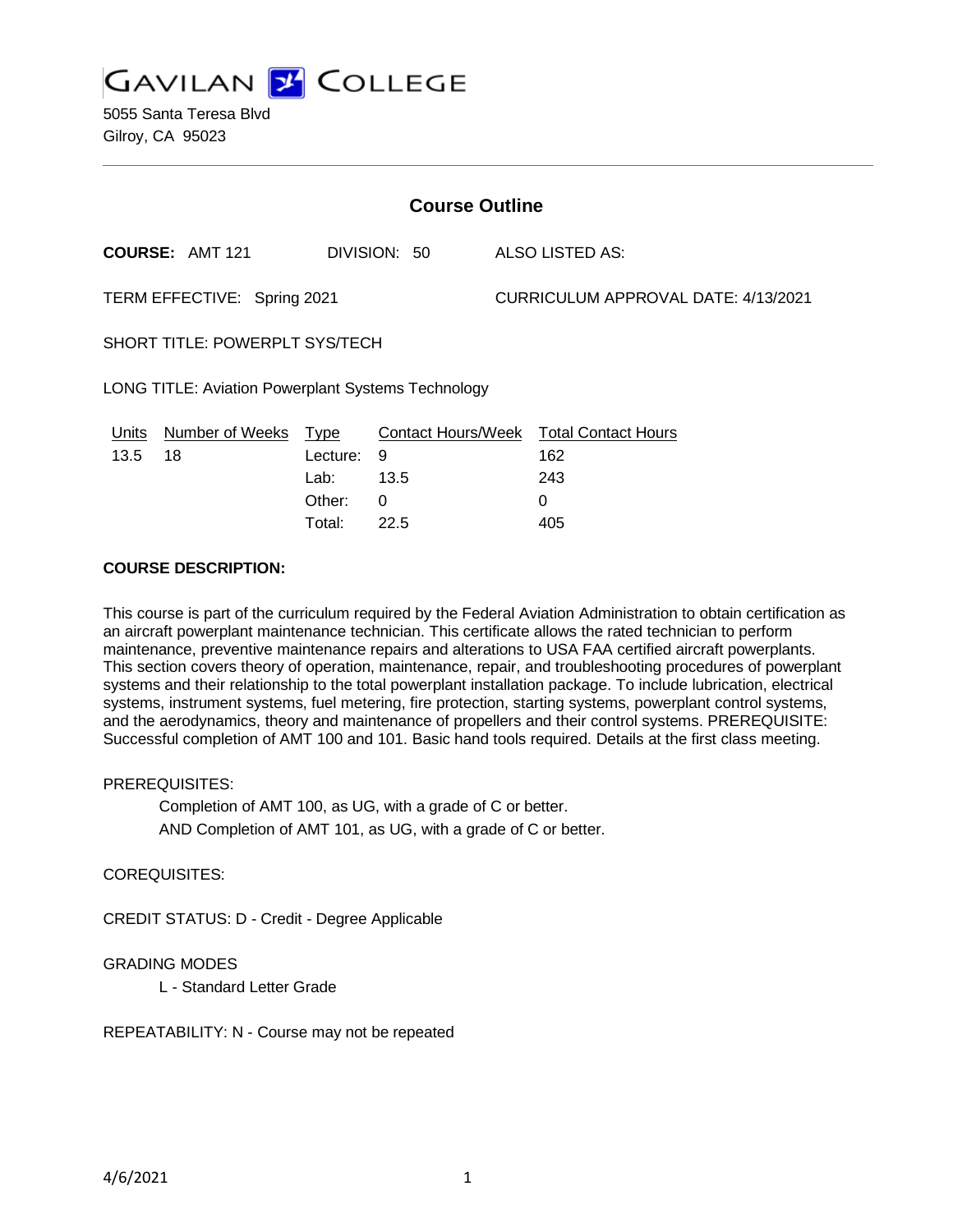## SCHEDULE TYPES:

- 02 Lecture and/or discussion
- 03 Lecture/Laboratory
- 04 Laboratory/Studio/Activity
- 04A Laboratory LEH 0.65

# **STUDENT LEARNING OUTCOMES:**

By the end of this course, a student should:

1. Demonstrates the ability to meet the written test standards outlined in FAA AC 147-3 ? Certification and Operation of Aviation Maintenance Technician Schools.

2. Demonstrates the ability to meet the oral/practical test standards outlined in FAA AC 147-3 ? Certification and Operation of Aviation Maintenance Technician Schools.

3. Demonstrate the ability to inspect and determine if components and aircrafts meet airworthy standards outlined in FAA AC 43.13-1B ? Acceptable Methods, Techniques, and Practices ? Aircraft Inspection and Repair.

# **CONTENT, STUDENT PERFORMANCE OBJECTIVES, OUT-OF-CLASS ASSIGNMENTS**

Curriculum Approval Date: 4/13/2021

# LECTURE CONTENT:

36 Hours

# FUEL, FUEL METERING SYSTEMS AND COMPONENTS

CONTENT: Types of fuels used in aircraft engine; fuel supply systems; float type carburetors; pressure type carburetors; fuel injection systems; turbine engine fuel control systems; and water injection systems.

STUDENT PERFORMANCE OBJECTIVE: Identify and select the correct fuel for each engine type; diagram an aircraft fuel supply system; explain the operation of a float type carburetor; perform an overhaul on a float type carburetor; explain the operation of a pressure carburetor; able to perform an overhaul a pressure type carburetor; explain the operation of a fuel injection system; perform an overhaul a fuel injection system; explain the operation of the component parts of a turbine engine fuel control system; adjustment a fuel control system; explain the operation of a water injection system; and conduct an airworthiness inspection of a fuel metering system.

27 Hours

LUBRICANTS AND LUBRICATION

CONTENT: Types of lubricants used in aircraft engines; theory of fluid lubrication; reciprocating engine lubrication systems; dilution systems; and turbine engine lubrication systems

STUDENT PERFORMANCE OBJECTIVE: Identify and select aircraft engine lubricants; explain the theory of fluid lubrication; diagram a reciprocating lubrication system; explain the operation of an oil dilution system and the procedure for oil dilution; explain the function of the component parts of a turbine engine lubrication system; and perform a conformity inspection on a lubrication system.

27 Hours

# POWERPLANT ELECTRICAL SYSTEMS

CONTENT: Generators; generator control, vibrating contact and carbon pile regulators; alternators; alternator control, vibrating contact and transistor regulators; and generator paralleling.

STUDENT PERFORMANCE OBJECTIVE: Explain the theory of operation of a generator; perform an overhaul a generator; generator control, including vibrating constant and carbon pile regulators; perform adjustments to generator control units; the theory of operation of an alternator; explain alternator control, including vibrating contact and transistor regulators; perform adjustments the control circuit for generators operating in parallel; and perform a conformity inspection of a powerplant electrical system.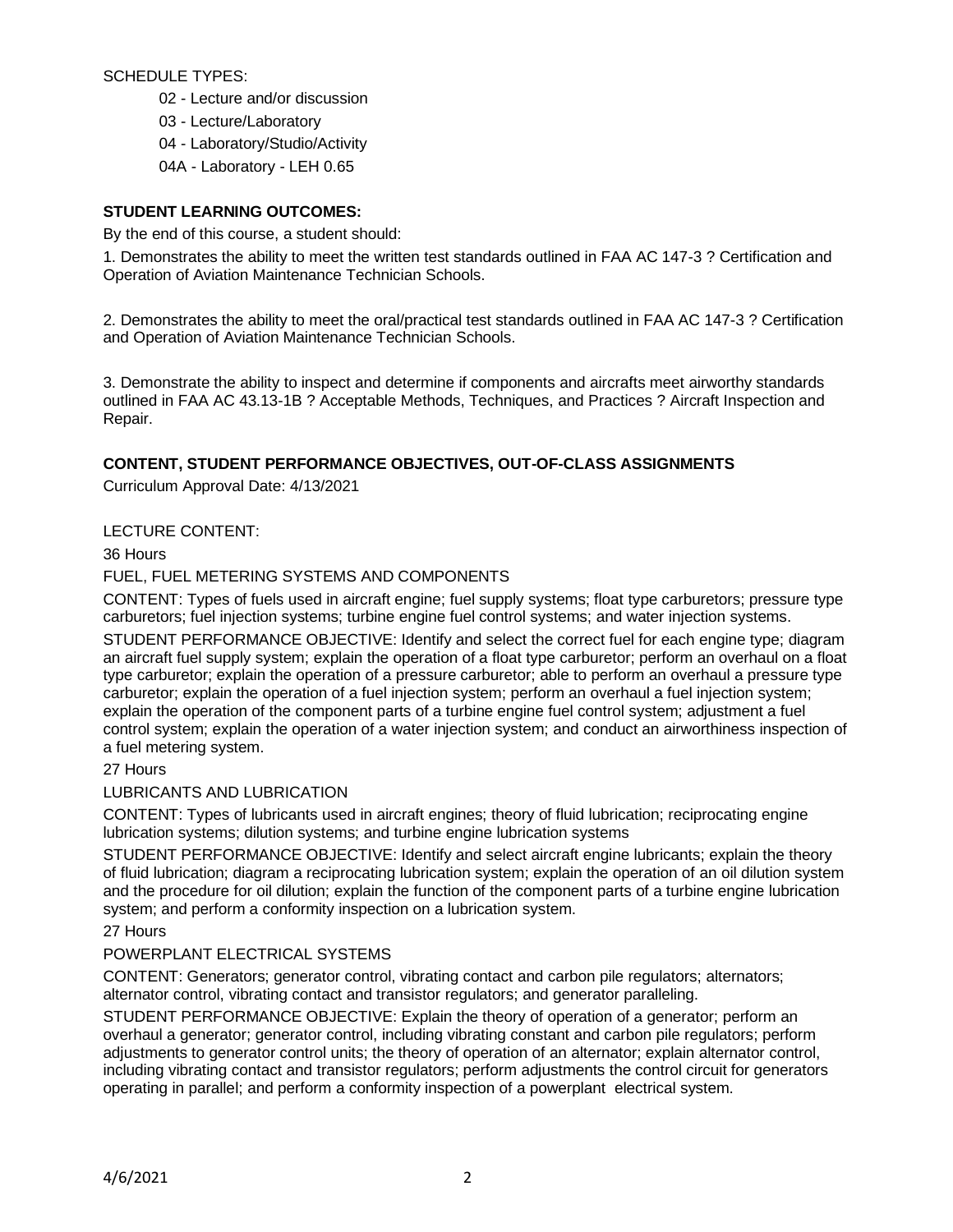# 9 Hours

# ENGINE FIRE PROTECTION SYSTEMS

CONTENT: Fire detection systems; fire extinguishing systems; and types of extinguishing agents.

STUDENT PERFORMANCE OBJECTIVE: Explain the operation of a continuous loop fire detection system; test a continuous loop detection system; explain the operation of a fire protection system; identify types of extinguishing agents by specification number; and perform a conformity inspection (examination) on fire systems.

9 Hours

### ENGINE STARTING SYSTEMS

CONTENT: Reciprocating engine starters; starter clutches; electric starter circuits; turbine engine start systems; and air turbine starters and control.

STUDENT PERFORMANCE OBJECTIVE: Explain the operation of a reciprocating engine starter; perform an overhaul an electric starting motor and know how to perform an adjustment to a starter clutch; schematically diagram an electrical start circuit; explain the starting sequence of a turbine engine; explain the operation of an air turbine starter; and schematically diagram the control system of an air turbine starter and illustrate airflow through the system.

9 Hours

## POWERPLANT INSTRUMENT SYSTEMS

CONTENT: Engine instrument mechanisms and design; engine instrument interpretation; and engine troubleshooting using instrument readings.

STUDENT PERFORMANCE OBJECTIVE: Explain the operating mechanisms of engine instruments and compare design features of various types; interpret instrument readings; and perform troubleshooting of an engine using instrument readings.

### 9 Hours

### ENGINE CONTROL SYSTEMS OPERATION AND MAINTENANCE

CONTENT: Control system design and control system maintenance and rigging.

STUDENT PERFORMANCE OBJECTIVE: Explain the function of each of the engine controls; compare design features of various control systems; and perform the maintenance and rigging of engine controls.

34 Hours

AERODYNAMICS, INSPECTION, SERVICE AND REPAIR OF PROPELLERS AND PROPELLER CONTROL SYSTEMS

CONTENT: Propeller theory and aerodynamics; fixed pitch propellers; constant speed propellers; propeller servicing, and maintenance; propeller governors; turboprop propeller control systems; and turboprop control system rigging and adjustments.

STUDENT PERFORMANCE OBJECTIVE: Explain the aerodynamics of an operating propeller; able to compare the difference in thrust and engine performance between fixed pitch and constant speed propellers; perform installation and adjustment of pitch stops on a constant speed propeller; service and perform maintenance on fixed and controllable pitch propellers; explain the operation of a propeller governor; perform the adjustments of the RPM setting of a propeller governor; explain the operation of a turboprop propeller control system operating in the Alpha and Beta mode; perform rigging a turboprop propeller and control system; and perform a conformity inspection on a propeller and its control system. 2 Hours

Final

## LAB CONTENT:

54 Hours

## FUEL, FUEL METERING SYSTEMS AND COMPONENTS

LAB PROJECTS: Overhaul a float type carburetor; overhaul a pressure type carburetor; overhaul a fuel injection system; adjustment a fuel control system; and conduct an airworthiness inspection of a fuel metering system.

40 Hours

## LUBRICANTS AND LUBRICATION

LAB PROJECTS: Identify and select aircraft engine lubricants and perform a conformity inspection on a lubrication system.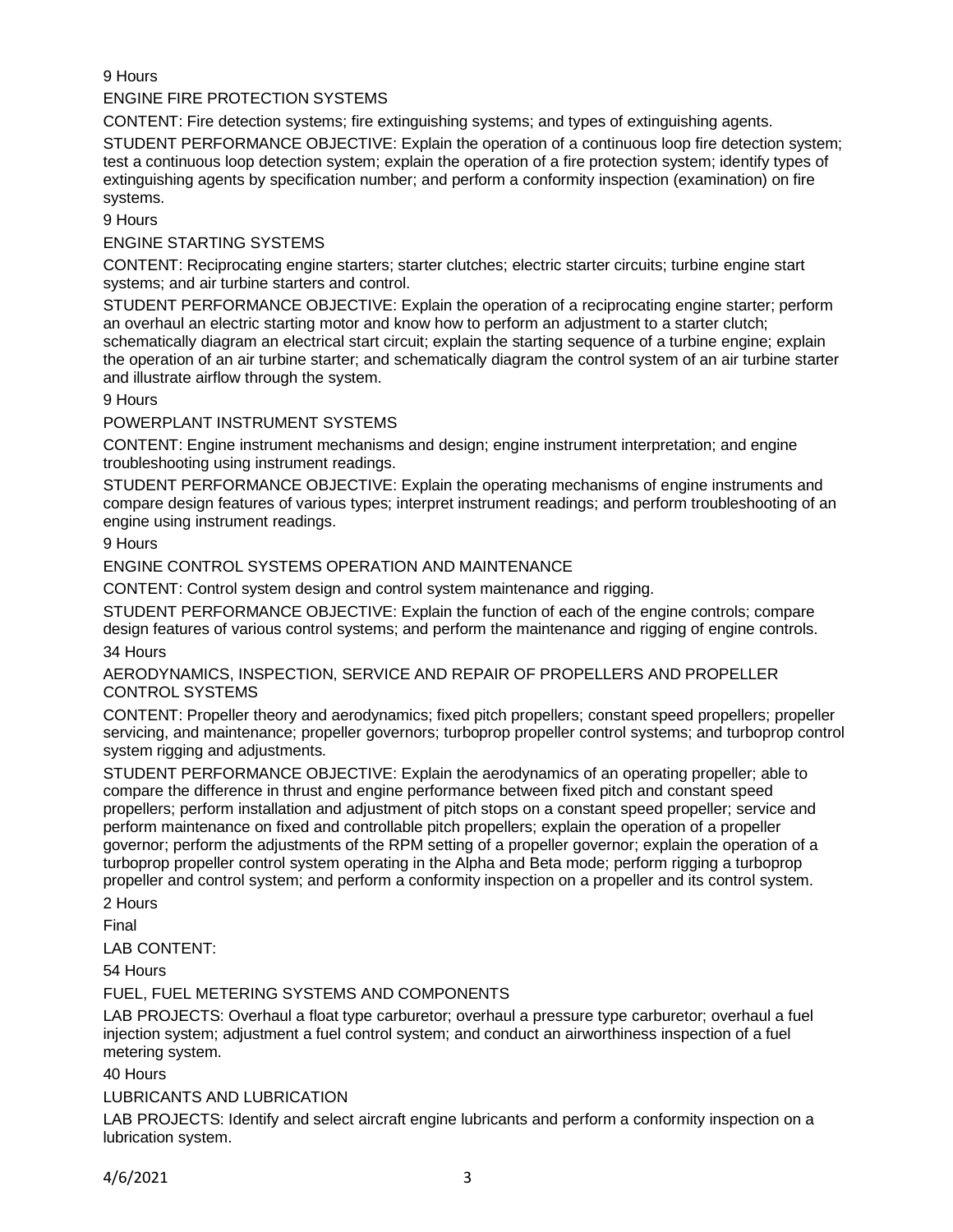41 Hours

# POWERPLANT ELECTRICAL SYSTEMS

LAB PROJECTS: Adjustments to generator control units; adjustments the control circuit for generators operating in parallel; perform a conformity inspection of a powerplant electrical system; and disassemble, inspect commutator, reassemble and test a generator to specifications.

13.5 Hours

### ENGINE FIRE PROTECTION SYSTEMS

LAB PROJECTS: Using a meg/ohmmeter, the student will be able to test the continuous loop detector to locate system defects; select and identify by specification number the correct extinguishing agent for the system; and using the aircraft manufacturer's manual and checklist, the student will be able to inspect a fire system for conformity to specifications.

### 13.5 Hours

### ENGINE STARTING SYSTEMS

LAB PROJECTS: Using the overhaul manual, the student will disassemble, inspect, reassemble and test an electric start motor; and using the appropriate tools and clutch specifications, perform an adjustment to the clutch at the correct torque setting.

### 13.5 Hours

## POWERPLANT INSTRUMENT SYSTEMS

LAB PROJECTS: Using an aircraft instrument panel with the engine operating, the student will interpret the readings of the instruments in their correct unit of measurement and relate those readings to the engine's operating parameters; and using instrument readings from a malfunctioning engine and comparing them to normal, and diagnose problems in an engine.

### 13.5 Hours

## ENGINE CONTROL SYSTEMS OPERATION AND MAINTENANCE

LAB PROJECTS: Perform the correct maintenance and rigging procedures for the engine controls on an operational aircraft.

54 Hours

AERODYNAMICS, INSPECTION, SERVICE AND REPAIR OF PROPELLERS AND PROPELLER CONTROL SYSTEMS

LAB PROJECTS: Using the appropriate equipment, perform the installation and pitch stop adjustment of a constant speed propeller; perform the correct servicing and maintenance on a fixed pitch and a controllable pitch propeller; perform adjustments to the propeller to the correct RPM setting; on an operating engine, perform the correct rigging of a turboprop propeller and control system; and using the manufacturer's checklist, conduct an airworthiness conformity inspection on a propeller and its control systems.

## **METHODS OF INSTRUCTION:**

Lecture, audio-visual aids, demonstration, guided practice.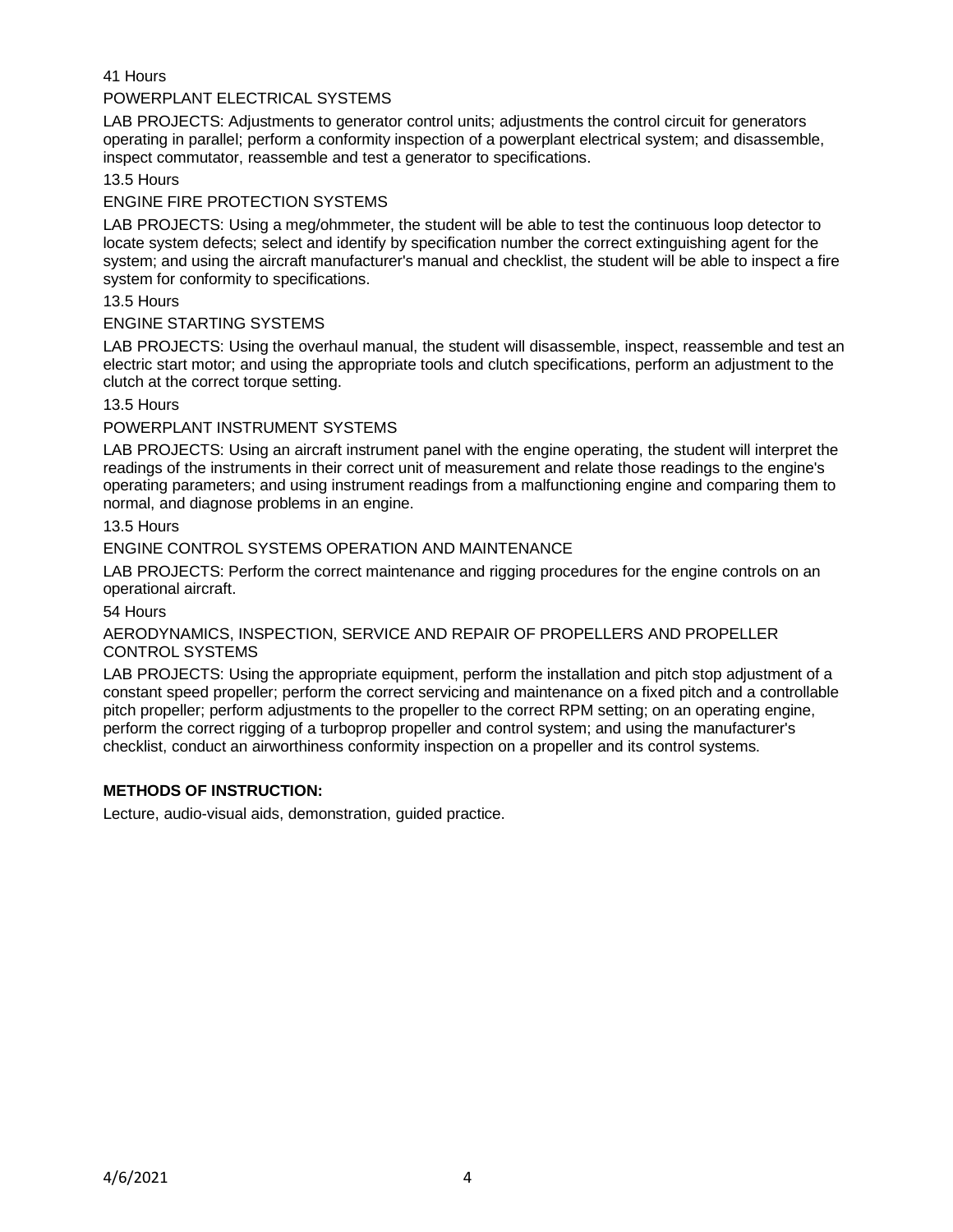## **METHODS OF EVALUATION:**

Writing assignments Percent of total grade: 10.00 % 10% to 20% Written Homework, Lab Reports, Term or Other Papers Problem-solving assignments Percent of total grade: 20.00 % 10% to 20% Computational or non-computational problem solving demonstrations including: Homework Problems, Quizzes, Exams Skill demonstrations Percent of total grade: 20.00 % 10% to 20% Class Performance/s, Performance Exams Objective examinations Percent of total grade: 40.00 % 30% to 50% Multiple Choice, True/False, Matching Items Other methods of evaluation Percent of total grade: 10.00 % 10% to 20% Research Project OUT OF CLASS ASSIGNMENTS: Required Outside Hours: 60 Assignment Description: FUEL, FUEL METERING SYSTEMS AND COMPONENTS Homework: Complete reading assignments and answer question sheets. Required Outside Hours: 46 Assignment Description: LUBRICANTS AND LUBRICATION Homework: Complete reading assignments and answer question sheets. Required Outside Hours: 46 Assignment Description: POWERPLANT ELECTRICAL SYSTEMS Homework: Complete reading assignments and answer question sheets. Required Outside Hours: 22 Assignment Description: ENGINE FIRE PROTECTION SYSTEMS Homework: Complete reading assignments and answer question sheets. Required Outside Hours: 22 Assignment Description: ENGINE STARTING SYSTEMS Homework: Complete reading assignments and answer question sheets. Required Outside Hours: 22 Assignment Description: POWERPLANT INSTRUMENT SYSTEMS Homework: Complete reading assignments and answer question sheets. Required Outside Hours: 22 Assignment Description: ENGINE CONTROL SYSTEMS OPERATION AND MAINTENANCE Homework: Complete reading assignments and answer question sheets. Required Outside Hours: 64 Assignment Description: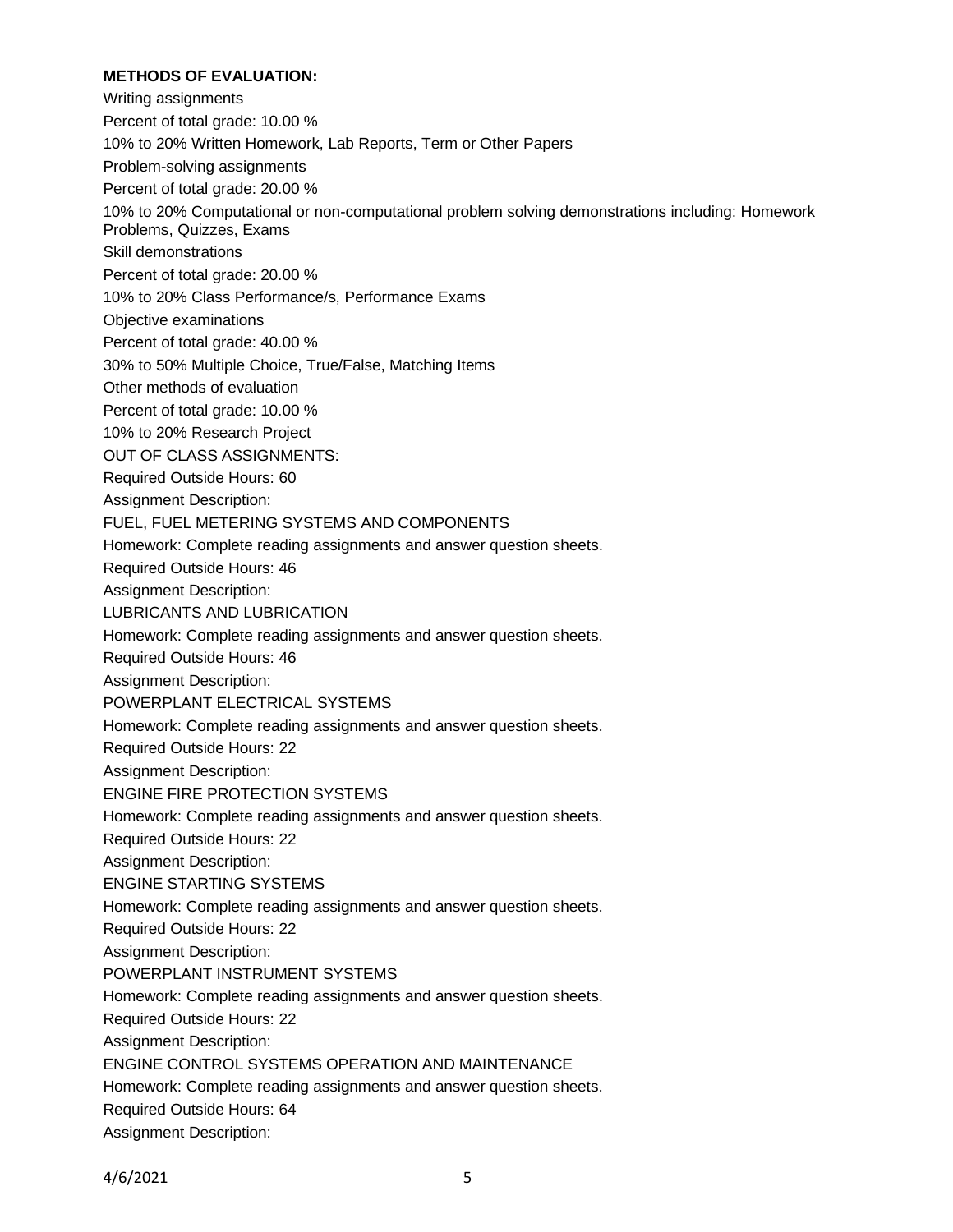AERODYNAMICS, INSPECTION, SERVICE AND REPAIR OF PROPELLERS AND PROPELLER CONTROL SYSTEMS Homework: Complete reading assignments and answer question sheets. Required Outside Hours: 20 Assignment Description:

POWERPLANT RESEARCH

Computer based Aircraft Powerplant 10 page research project and student generated Teaching Video.

# **REPRESENTATIVE TEXTBOOKS:**

Dale Crane. Aviation Maintenance Technician: Powerplant (Aviation Maintenance Technician series) Fourth Edition. ASA,2018. Update to latest version ISBN: 978-1619546455 Reading Level of Text, Grade: 12th Verified by: MS Word FAA. Aircraft Inspection, Repair & Alterations: Acceptable Methods, Techniques & Practices (FAA AC 43.13-1B and 43.13-2B). ASA,2008. FAA Standards. This is the most current industry standards book. ISBN: 978-1619540217 Reading Level of Text, Grade: 12th Verified by: MS Word FAA. Aviation Maintenance Technician Handbook(Manual): Powerplant: FAA-H-8083-32A, Volumes 1 & 2. ASA,2018. Latest Versions ISBN: 978-1619548367 Reading Level of Text, Grade: 12th Verified by: MS Word

Recommended Other Texts and Materials

FAA AC43-13 & 8083-32A Vol I & II are available from the FAA website free as a PDF download!